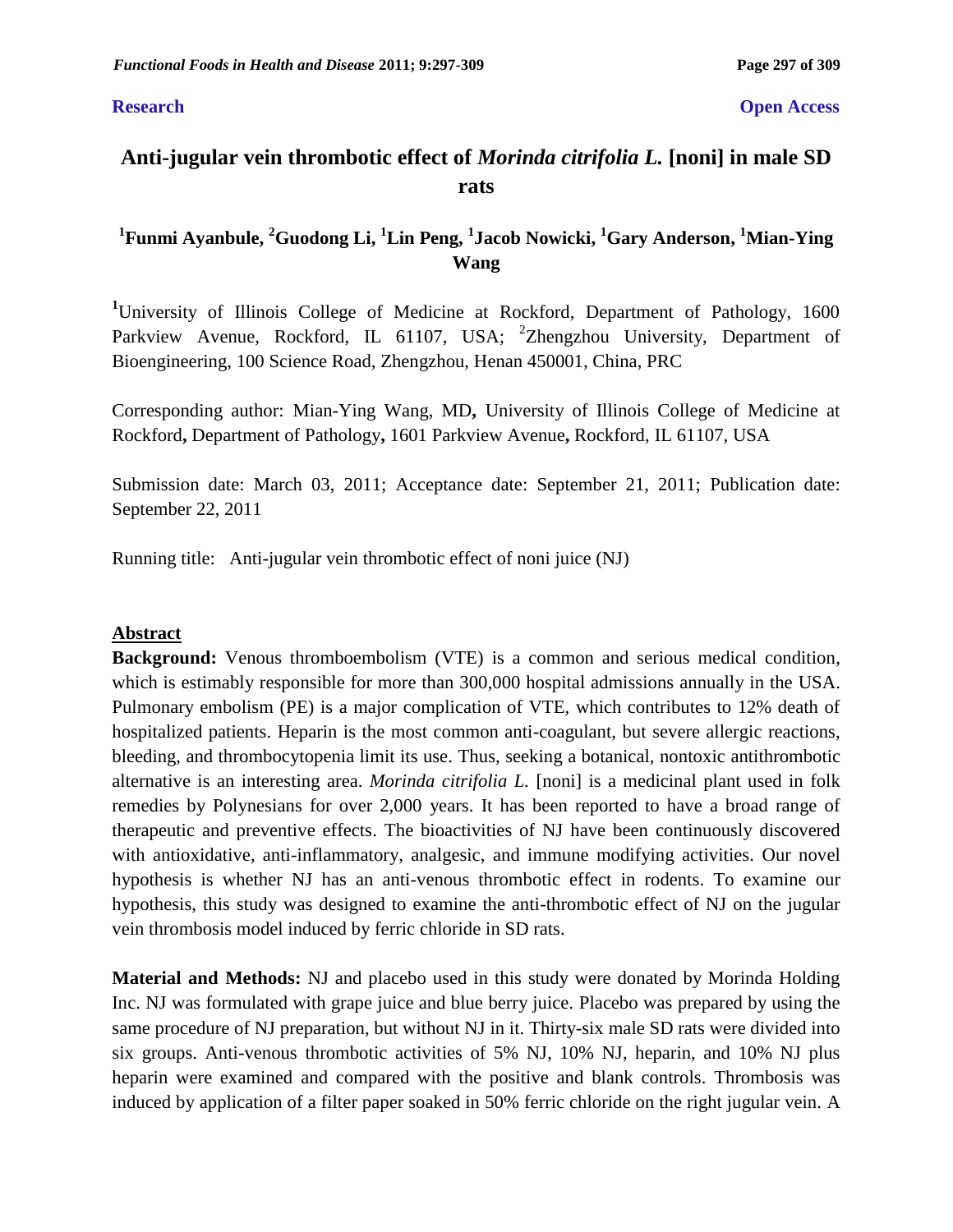2-cm fragment of the occluded vein (thrombus) was removed and weighed after 1-hour maturation. Blood samples were collected for platelet count, aPTT, and PT tests.

**Results:** The weight of a 2-cm fragment of normal jugular vein was  $9.9 \pm 2.1$  mg, while the weight of the occluded vein in positive controls was  $30.7 \pm 12$  mg [p=0.001],  $24.7 \pm 6.5$  mg in heparin [p=0.16],  $25.5 \pm 6.5$  mg in 5% NJ [P=0.15],  $20.0 \pm 5$  mg in 10% NJ [P=0.04], and 16.1  $\pm$ 5.0 mg in heparin plus 10% NJ [P=0.02], respectively. The activity of aPTT was significantly increased in heparin,  $60.0 \pm 10.0$  sec [p=0.002] compared with  $16.83 \pm 4.9$  sec in blank control. There was a significant increase in 5% NJ [34.24  $\pm$  9.6 sec, p=0.01], a slight increase in 10% NJ  $[24.0 \pm 5.4 \text{ sec}, p=0.06]$ . The activity of PT was significantly increased in heparin group only  $[36.52 \pm 3.0 \text{ sec} \text{ vs } 26.85 \pm 0.4 \text{ sec} \text{ in blank control}, p=0.01)$ . There was no significant change in NJ groups. Clearly, the reduced thrombus weight by heparin may be partially due to the activation of aPTT and PT. The slight inhibition of NJ on aPTT activity may explain the possible additive antithrombotic effect of NJ with heparin. The platelet count was slightly reduced to 775,700 in the heparin group compared with blank control, there was no changes observed in other groups.

**Conclusion:** NJ has an anti-jugular vein thrombotic effect and a possible additive antithrombotic effect with heparin by activating aPTT without induction of thrombocytopenia. We wonder whether NJ has an anti-platelet function activity*.* The mechanisms for anti-venous thrombotic effects of NJ needs further study.

**Key words:** *Morinda citrifolia L.* [noni], noni juice (NJ), jugular vein thrombosis, heparin, antithrombosis, anticoagulant, activated partial thromboplastin time [aPTT], prothrombin time  $[PT]$ .

### **Background:**

Venous thromboembolism (VTE) is a common and serious medical condition. It has been reported to be responsible for more than 300,000 hospital admissions per year in the United States [1]. Of these patients, approximately one-third present with clinical symptoms of acute pulmonary embolism (PE) and two-thirds with deep venous thrombosis (DVT) [2]. PE is the major complication of VTE, which contributes to death in about 12% of hospitalized patients in the USA [3]. The array of illnesses produced by VTE includes suddenly death from PE, longterm post-thrombotic syndrome, hospitalization, complications from the anticoagulant therapy such as heparin, and the psychological impact of a potentially chronic recurrent illness [4]. Heparin is a sulfated polysaccharide with a molecular weight range of 3,000 to 30,000 Da. It produces its major anticoagulant effect by inactivating thrombin and an activated clotting factor X through an anti-thrombin-dependent mechanism [5]. A significant therapeutic drug being used for DVT is unfractionated heparin and low-molecular-weight heparin [6]. Recent registries and cohort studies suggest that approximately 10% of all patients with acute PE die during the first 1 to 3 months after diagnosis. Overall, 1% of all patients admitted to hospitals die of acute PE, and 10% of all hospital deaths are PE-related. These facts emphasize the need to better apply our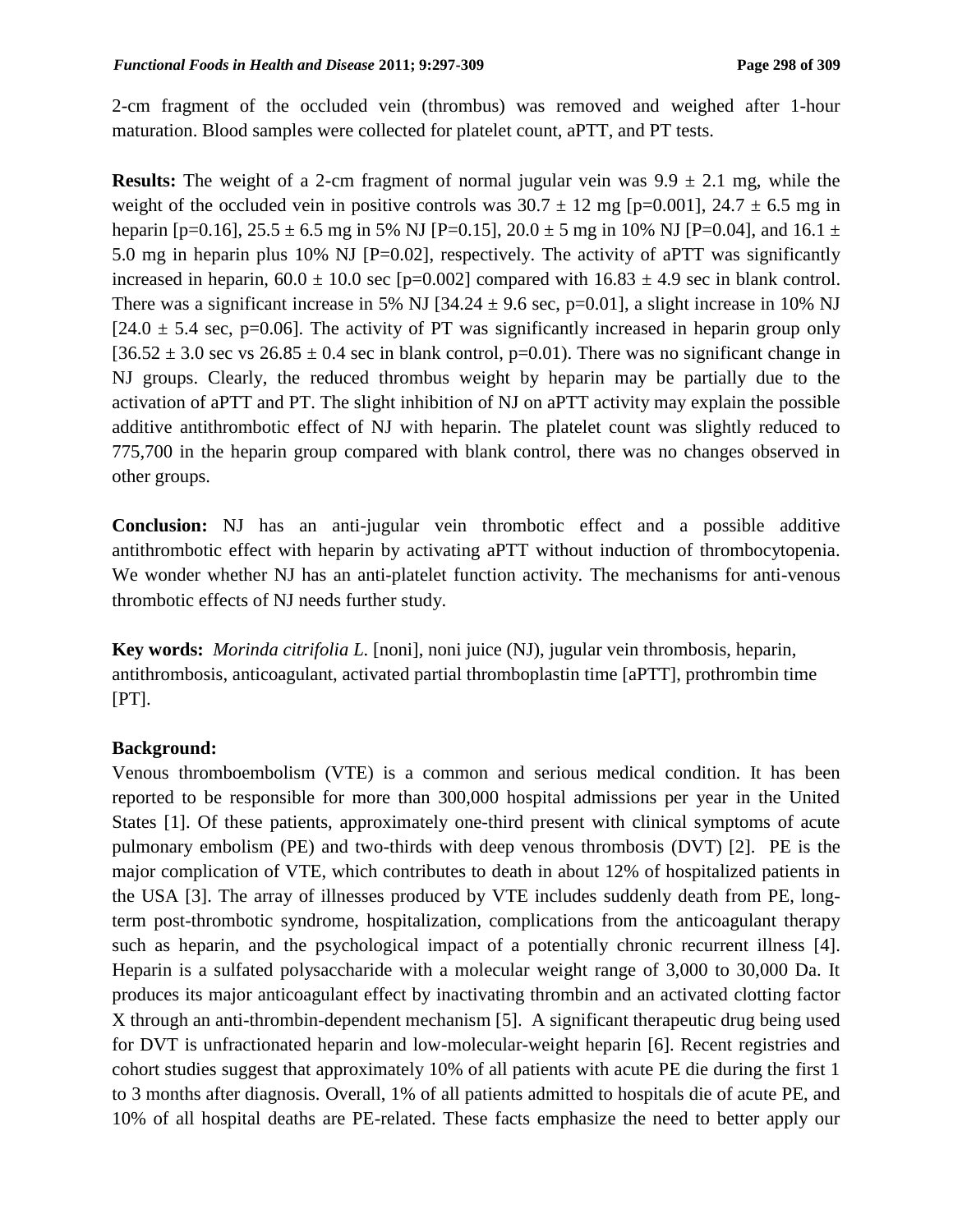knowledge on the pathophysiology of the disease, recognize the determinants of death or major adverse events in the early phase of acute PE, and most importantly, identify those patients who necessitate prompt medical, surgical, or interventional treatment to restore the patency of the pulmonary vasculature [7-8]. By inactivating thrombin, heparin not only prevents fibrin formation, but also inhibits thrombin-induced activation of platelets and clotting factors V and VII (9). An important limitation of unfractionated heparin is the lack of an oral formulation, and an unpredictable anti-coagulant effect due to variable, non-specific binding to plasma proteins [10]. The severe side effects include heparin-induced thrombocytopenia, severe bleeding, and osteopenia [11]. In addition, aspirin has also been used widely in preventing thrombosis in spite of its weak anti-platelet effect, adverse gastrointestinal effects, which involve tract and epigastric discomfort, and acute mucosal erosion with chronic peptic ulceration and bleeding [12-13]. It is therefore important to provide a cost-effective, nontoxic, and natural product for the prevention of VTE, or as an adjuvant therapy for this clinical problem. Hence, an alternative and safer antiplatelet treatment with fewer side effects is definitely needed [14-15].

*Morinda citrifolia L.* [noni] is a medicinal plant that has been used in folk remedies by Polynesians for over 2000 years [16-19]. It has been reported to have a broad range of therapeutic effects such as anti-oxidative, anti-inflammatory, antihistamine, antifungal, antibiotic, anticancer, and analgesic properties [20]. It has also been reported to have antithrombotic properties, but the mechanism remains unknown [21]. In previous studies, it was demonstrated that NJ made from Tahitian noni fruits by Morinda Holding Inc. is able to inhibit inflammatory reactions, scavenge reactive oxygen free radicals, quench lipid hydroperoxides, and inhibit Cox-1, Cox-2, and 5-LOX activities [22-26]. Figure 1 shows a Tahitian noni tree on the beach. This study examined the preventive effect of NJ and its additive and/or synergistic effect with heparin on jugular vein thrombosis induced by ferric chloride, as well as its possible mechanistic activities.



#### **Figure 1. Tahitian noni tree on the beach**.

 Noni (*Morinda citrifolia L.*) is a tropical, medicinal plant used in folk medicine by Polynesians for over 2,000 thousands years. It was claimed to have a variety of therapeutic and preventive effects in humans. The traditional uses of noni are benefit to pain managements, arthritis, diabetes, asthma, fractured bones, constipation, lacerations, stomach pain, fever, gout, cancer, gynecological problems, tonic, hypertension, cardiovascular diseases, tuberculosis, weakness, and allergies. In modern times, the uses of noni have expanded to ADD/ADHD, brain problems, endometriosis, multiple sclerosis, and sinus problems, etc. (25-26). Tahitian Noni® juice (TNJ) is made from noni fruits grown in Tahitian islands by Morinda Holding Inc. in USA and distributed globally. The market of various blends of noni products has been largely expended. The bioactivity and health benefits of noni products are continuously discovered and reported (27). In this study, we demonstrated that NJ has an antithrombotic effect on the jugular vein thrombosis induced by ferric chloride in SD rats.

 Various animal models are available for screening the efficacy of antithrombotic agents. But, FeCl3 induced endothelial dysfunction, platelet activation, clotting and inconsistent blood flow, and intravascular thrombus formation mimics closely the human pathological condition. As an oxidant, FeCl3 induced intravascular thrombosis is a simple and reliable model to evaluate the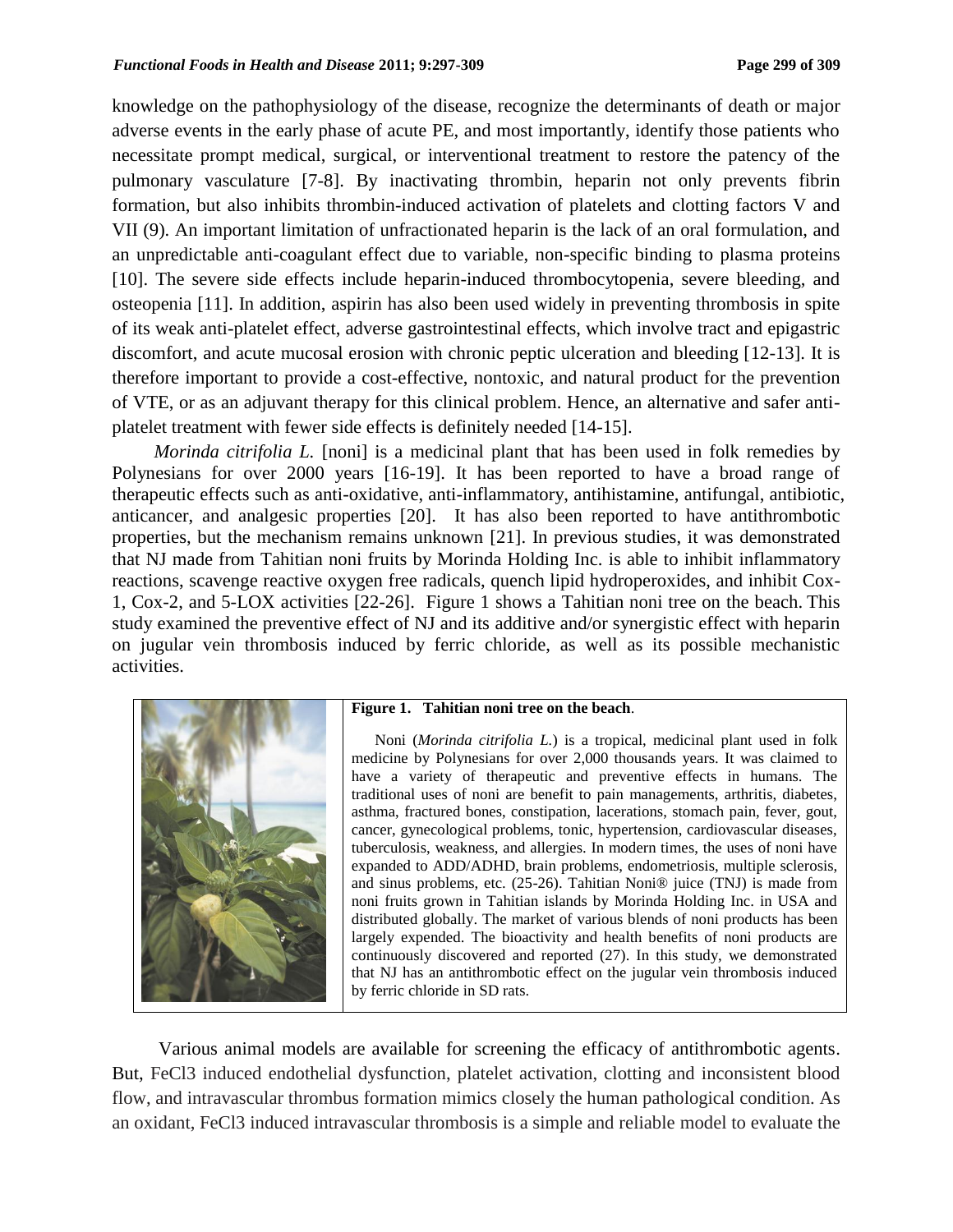efficacy of antithrombotic agents. This model has been used in various animal species including mice, rats and guinea pigs. The jugular vein thrombosis was generally selected for antithrombotic screening because it was easily approachable via a midline cervical incision without any mortality  $(27)$ .

### **Materials and Methods:**

**NJ and placebo:** Noni juice (NJ) made from noni fruits grown in Tahiti was prepared and kindly donated by Morinda Holding Inc [28]. NJ was formulated with grape juice and blue berry juice. Placebo was prepared by  $R \& D$  Department of Morinda Holding Inc. by using the same procedure of NJ preparation, but without NJ in it. NJ used in this study was diluted into 5% NJ and 10% NJ with drinking water and then put into a clean glass drinking bottle. The fresh prepared NJ and 10% placebo in positive control group was changed on the daily basis. The amount of the NJ and placebo consumed was recorded. Other reagents were purchased from Sigma Chemical Inc. SD rats were purchased from Charles River Animal Laboratory.

**Animals' maintenance**: Thirty-six 6-weeks old male Sprague-Dawley [SD] rats were purchased from Charles River Animal Laboratory [Wilmington, MA, USA]. The animals were maintained in accordance with the recommendation of the "Guidelines for the Care and Use of Laboratory Animals". All animals were housed in a room maintained at  $25^{\circ}$ C, and with a 12 h photoperiod. They were fed a laboratory chow diet and water ad libitum. The experimental design for these tests was approved by the Institutional Ethics Review Committee for animal experiments at the UIC College of Medicine at Rockford.

**Experimental design:** The experimental design is schematically described in Scheme 1.

**Scheme 1.**



**Scheme** 1. Time course of the experiment. Two doses of NJ were pre-administered in drinking water for 35 days. Heparin was administrated at 0 minute for 30 min, then ferric chloride was applied onto the exposed jugular vein for 5 min to induce thrombosis. The thrombus was removed and weighted after 1 hour maturation and weighted. The blood samples were collected for platelet count, aPTT, and PT tests.

The animals in the blank control were fed a laboratory chow diet and water, without any treatments, the animals in the positive control group were pretreated with 10% placebo, then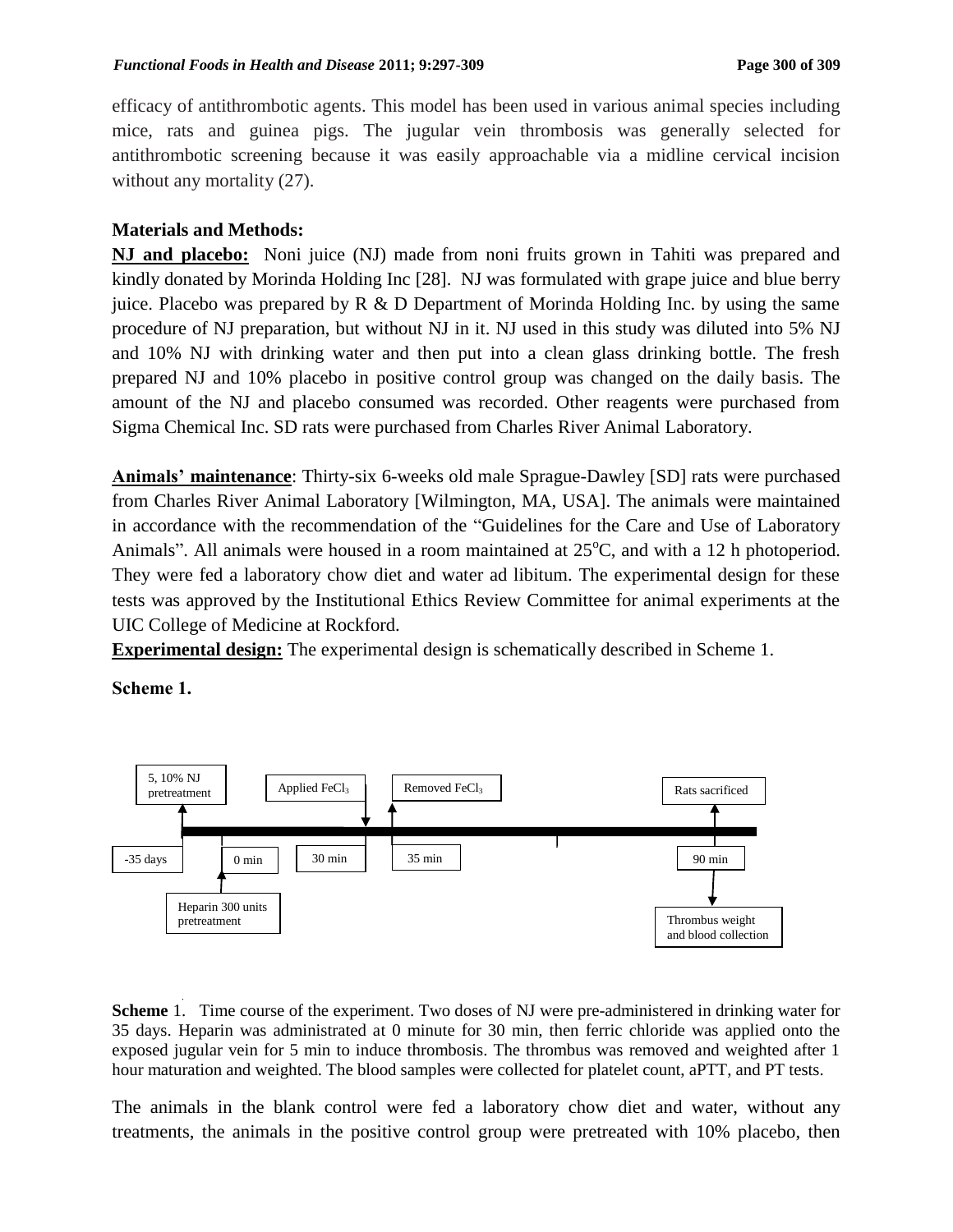treated with ferric chloride; the animals in the heparin groups were not received any pretreatments; and the pretreated rats in NJ group were supplied with 5%, 10% NJ, and the animals in the combination of NJ plus heparin group were received 10% NJ in drinking water for 35 days before surgery. Phase 1 study examined the preventive effect of 5% NJ and 10% NJ in drinking water on thrombosis induced by ferric chloride on the right jugular vein compared to the blank control and positive control. Phase 2 study examined whether 10% NJ had an additive and/or synergistic antithrombotic effect with heparin. The NJ concentration used in the combination treatment of Phase 2 study was determined by the effective dose of NJ that caused the significant thrombus weight reduction in Phase 1 study. The procedure involved in this study was approved by the University of Illinois' Biologic Resource Committee [BRC].

**Induction of jugular vein thrombosis:** The animals were pretreated with NJ or placebo in drinking water for 5 weeks prior to the start of thrombosis assay. The animals in heparin group received 300 U/kg intravenously 30 min prior to thrombus induction. All animals were anesthetized with an intraperitoneal injection of pentobarbital sodium [50 mg/kg]. The right neck was cleaned with alcohol pads, followed by a transverse cervical incision. The internal jugular vein was identified and a 2-cm segment was isolated with 2-0 nylon sutures. A 5x5 mm filter paper soaked in ferric chloride [50% w/w] was applied to the external surface of the vein for 5 min, and then removed as previously described [29]. The skin layer was closed with stapler and the animals were returned to their cages. After 1 h, the rats were re-anaesthetized and sacrificed by intra-cardiac puncture for blood sample collection. Blood samples were collected into specific plastic tubes provided by a clinical lab for platelet count, aPTT and PT tests [30]. Samples were immediately centrifuged at 2500 rpm for 10 min to obtain plasma and stored at  $-20^{\circ}$ C until analyzed. Analysis of aPTT was performed at the University of Illinois Veterinary Diagnostic Laboratory, Urbana, IL, while analysis of PT and platelet count was carried out at the University of Illinois Family Health Center Laboratory, Rockford, IL. After blood collection, the neck incision was examined and the presence or absence of a thrombus was noted. The 2-cm segment of occluded vein [thrombus] was harvested and the wet weight was determined on an analytical balance. The effective dose of 10% NJ was determined in the Phase-1 study. Six animals were pretreated with 10% NJ for 5 weeks, and heparin 300 U/kg was administered by i.v 30 min prior to thrombus induction. The thrombus was induced by the same method applied in Phase 1. Thrombus wet weight was also determined and blood samples were analyzed for platelet count, aPTT, and PT determinations [31-32].

ANOVA tests were used in statistical evaluation of the data, which are given as mean  $\pm$  SD and a value of  $p<0.05$  was considered as significant [33].

#### **Results:**

The result from this study indicated that the jugular vein thrombosis was successfully induced by oxidative ferric chloride compared with blank control. The weight of a 2-cm of normal jugular segment in untreated control was measured as  $9.90 \pm 2.10$  mg in weight. Thrombosis were also successfully induced in all animals of the positive control, pre-treated groups and the frequency of thrombus and thrombus weight in each group are presented in Table 1.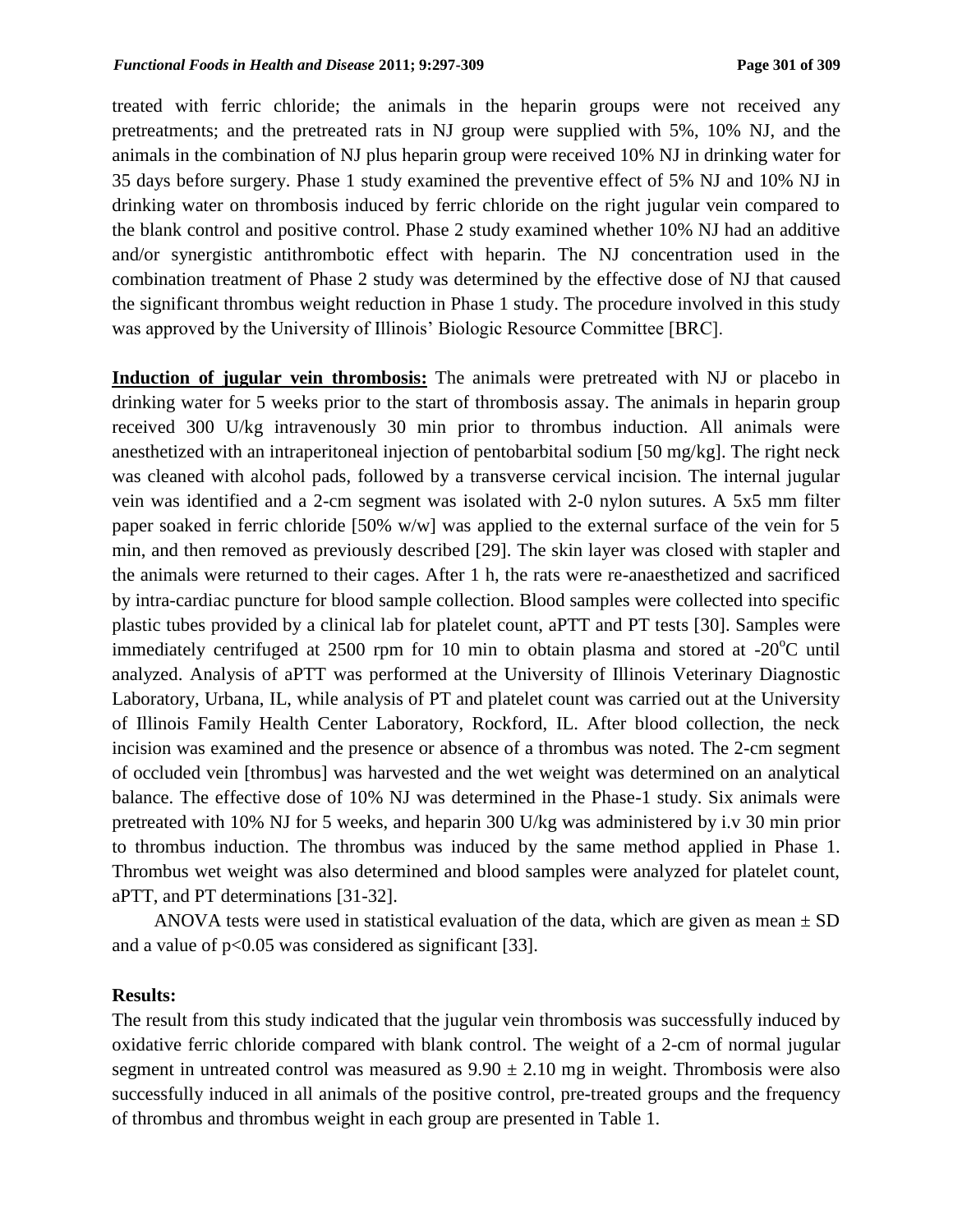| Treatment                          | t/n | Thrombus wt [mg]  | P value    |  |
|------------------------------------|-----|-------------------|------------|--|
| Blank control                      | 0/6 | $9.90 \pm 2.10$   |            |  |
| Fec <sub>13</sub>                  | 6/6 | $30.68 \pm 11.98$ | $0.001***$ |  |
| Heparin [300 U/kg] only            | 6/6 | $24.72 \pm 6.50$  | 0.16       |  |
| 5% NJ                              | 6/6 | $25.52 \pm 6.50$  | 0.15       |  |
| 10% NJ                             | 6/6 | $20.04 \pm 5.04$  | $0.04*$    |  |
| $10\% \text{ NJ} + \text{heparin}$ | 5/6 | $16.05 \pm 5.02$  | $0.02*$    |  |

**Table 1.** Effect of NJ and heparin on frequency and weight of thrombi induced in jugular vein of rats.

t/n= thrombus number in 6 animals for each group. Values are reported as mean weight  $\pm$  SD. Student *t* test ( $p$ <0.05, significant, p<0.01 very significant, p<0.001 extremely significant).The thrombus was successfully induced by oxidative Fecl3 on jugular vein compared with blank control [p<0.001]. The thrombus weight in each pre-treated group was compared with Fecl3 group. The thrombus weight in heparin and 5% TNJ pre-treatment groups did not show a significantly reduction, the thrombus weight in 10% TNJ pretreated group showed a significant reduction compared with positive control. The combination group had a possible additive reduction of thrombi weight [p=0.02] compared with 10%NJ and heparin respectively.

The thrombus weight  $[30.68 \pm 11.98 \text{ mg}]$  in positive control group was extremely significantly increased  $[p = 0.001]$  compared with  $9.90 \pm 2.10$  mg in control. There was a significant reduction of the thrombus weight observed in 10% NJ group although the number of thrombus was not significantly changed. The thrombus weight  $[20.04 \pm 5.04 \text{ mg}]$  in this group was significantly reduced compared with positive control group  $[p = 0.04]$ . It was thus used in the combination group of Phase 2 study to examine a possible additive and/or synergistic effect between NJ and heparin. The thrombus weight in heparin group had a slight reduction  $[24.72 \text{ mg}, P > 0.05]$ compared with positive control. The thrombus weight in the combination group of NJ plus heparin had a possible additive reduction efficacy  $[16.05 \pm 5.02, p = 0.02]$  compared with positive control, there was 48% reduction. There was a 34.8% reduction in heparin group and 19.4% reduction in 10% NJ group respectively. There was one animal without an occluded vein observed in the combination group. Hence, there was a possible additive effect of the antithrombotic effect between NJ and heparin.

 The histopathological examination of the jugular thrombi was performed by an experienced pathologist. The results were shown in Figure 2.



**Figure 2 Anti-jugular vein thrombotic effect of heparin, TNJ, and their combination.** 

 A. A thrombus induced by FeCl3 in positive control. Severe oxidative damage was observed on the venous wall and the density of thrombus is very high. There was no space observed between the thrombus and venous wall.

 B. A thrombus in heparin+feCl3 group showed less oxidative damage, thrombus with low density, and there was a space between the thrombus and venous wall.

 C. A thrombus in 10% TNJ+Fecl3 group showed much less oxidative damage, thrombus with lower density, and there is a larger space between thrombus and venous wall.

 D. A thrombus in the combination group of Fecl3+TNJ+heparin showed a smaller thrombus, less oxidative damage, and a larger space between thrombus and venous wall. In summary, heparin and TNJ showed an anti-jugular vein thrombosis. An additive antithrombotic effect between heparin and TNJ was observed in the combination group.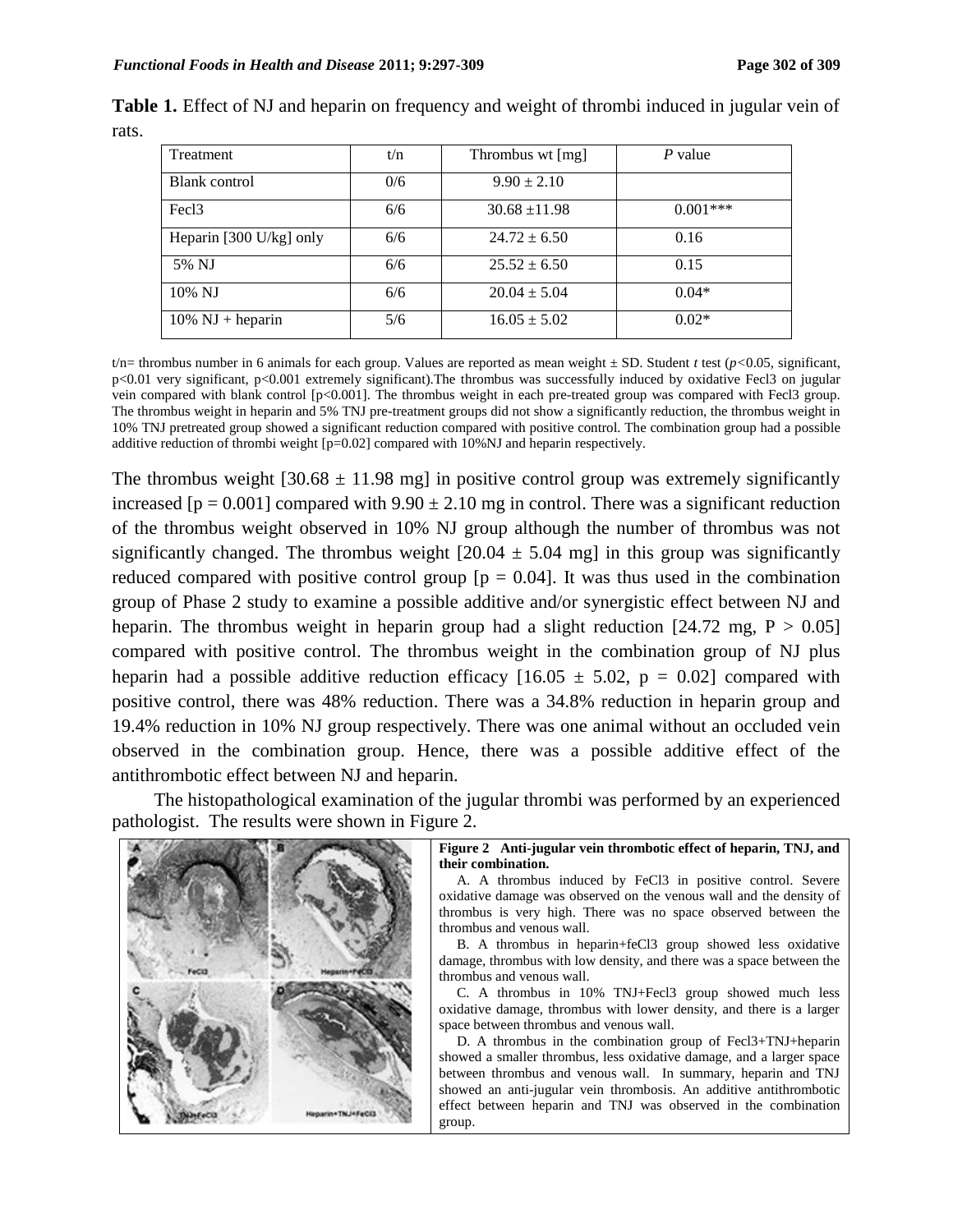The jugular vein thrombus was successfully induced by oxidative FeCl3 in positive control group. The severe oxidative damage [color in black] was observed on the venous wall and the density of thrombus is very high without space observed between the thrombus and venous wall [A]. A thrombus in heparin+FeCl3 group showed less oxidative damage, thrombus with low density, and there was a space observed between the thrombus and venous wall [B]. A thrombus in 10% NJ+Fecl3 group showed much less oxidative damage, thrombus with lower density, and there is a larger space between thrombus and venous wall [C]. The strong anti-oxidative and antiinflammatory activities of NJ may play am important role on the inhibition of venous thrombosis. A thrombus in the combination group of NJ plus heparin showed a smaller thrombus, less oxidative damage, and a larger space between thrombus and venous wall [D]. In summary, heparin and NJ showed an anti-jugular vein thrombotic effect on the jugular vein thrombosis induced by oxidative ferric chloride in male SD rats. A possible additive antithrombotic effect of NJ with heparin was also observed in the combination group.

 The impacts of NJ, heparin, and their combination regimen on aPTT and PT activities, as well as platelet count were determined to explore the possible mechanism for the anti-venous thrombotic effect of NJ, heparin, and the combination of NJ plus heparin. The data were shown in Table 2. In Table 2, there was a 3.5 fold of prolonged aPTT activity in heparin group  $[60.00 \pm 1.000]$ 10.0 sec,  $p = 0.002$  compared with control [16.83  $\pm$  4.8 sec]. A significant prolongation of aPTT in the 5%NJ [34.24  $\pm$  9.6 sec, p = 0.01] and a slight prolongation of aPTT in 10% NJ [24.00  $\pm$ 5.4 sec,  $p = 0.06$ ] groups compared with control. A significant prolongation of aPTT in the combination of 10% NJ and heparin was also observed with a value of  $40.00 \pm 4.5$  sec and p = 0.01, compared with control.

| Treatment                          | $aPTT$ [sec]      | $P$ value | $PT$ [sec]           | $P$ value | Platelet $[x10^3/\mu]$ | P value |
|------------------------------------|-------------------|-----------|----------------------|-----------|------------------------|---------|
| Control                            | $16.83 \pm 4.9**$ |           | $26.85 \pm 0.4$      |           | $953.5 \pm 86*$        |         |
| Heparin-only                       | $60.00 \pm 10.0$  | 0.002     | $36.52 \pm 3.0^{**}$ | 0.01      | $775.7 \pm 84**$       | 0.06    |
| 5% NJ                              | $34.24 \pm 9.6$   | 0.01      | $25.15 \pm 0.6$      | 0.06      | $908.5 \pm 71*$        | 0.52    |
| $10\%$ NJ                          | $24.00 \pm 5.4$   | 0.06      | $28.18 \pm 3.3**$    | 0.21      | $987.6 \pm 95$         | 0.67    |
| $10\% \text{ NJ} + \text{heparin}$ | $40.00 \pm 4.5$   | 0.01      | $30.60 \pm 1.6$      | 0.04      | $943.4 \pm 67$         | 0.86    |

**Table 2**. Effect of NJ and heparin [300U/kg] on aPTT, PT, and platelet counts

n=6, except indicated in table  $m = 4$ ,  $m = 3$  respectively. a PTT=activated partial thromboplastin time, PT=prothrombin time.

The PT was very significantly prolonged in heparin group  $[36.52 \pm 3.0 \text{ sec}, p = 0.01]$  and significant prolonged in the combination groups  $[30.60 \pm 1.6 \text{ sec}, p = 0.04]$  compared with control [26.85  $\pm$  0.4 sec], respectively. There was only marginally significant prolonged in 5% NJ group  $[25.15 \pm 0.6 \text{ sec}, p = 0.06]$  and no significant change in 10% NJ group  $[28.18 \pm 3.3 \text{ sec},$  $p = 0.21$ ] compared with control group. Therefore, the prolongation of aPTT caused by heparin as well as NJ may be one of possible additive antithrombotic mechanisms. The prolongation of PT in combination group may be mainly caused by heparin since NJ did not show a significant impact on PT activity.

The platelet count was slightly reduced in heparin group  $[775.7 \pm 84, p = 0.06]$  compared with control group [953.5  $\pm$  86]. There were no changes in 5% NJ, 10% NJ, and combination groups compared with control group. The heparin-induced thrombocytopenia was not observed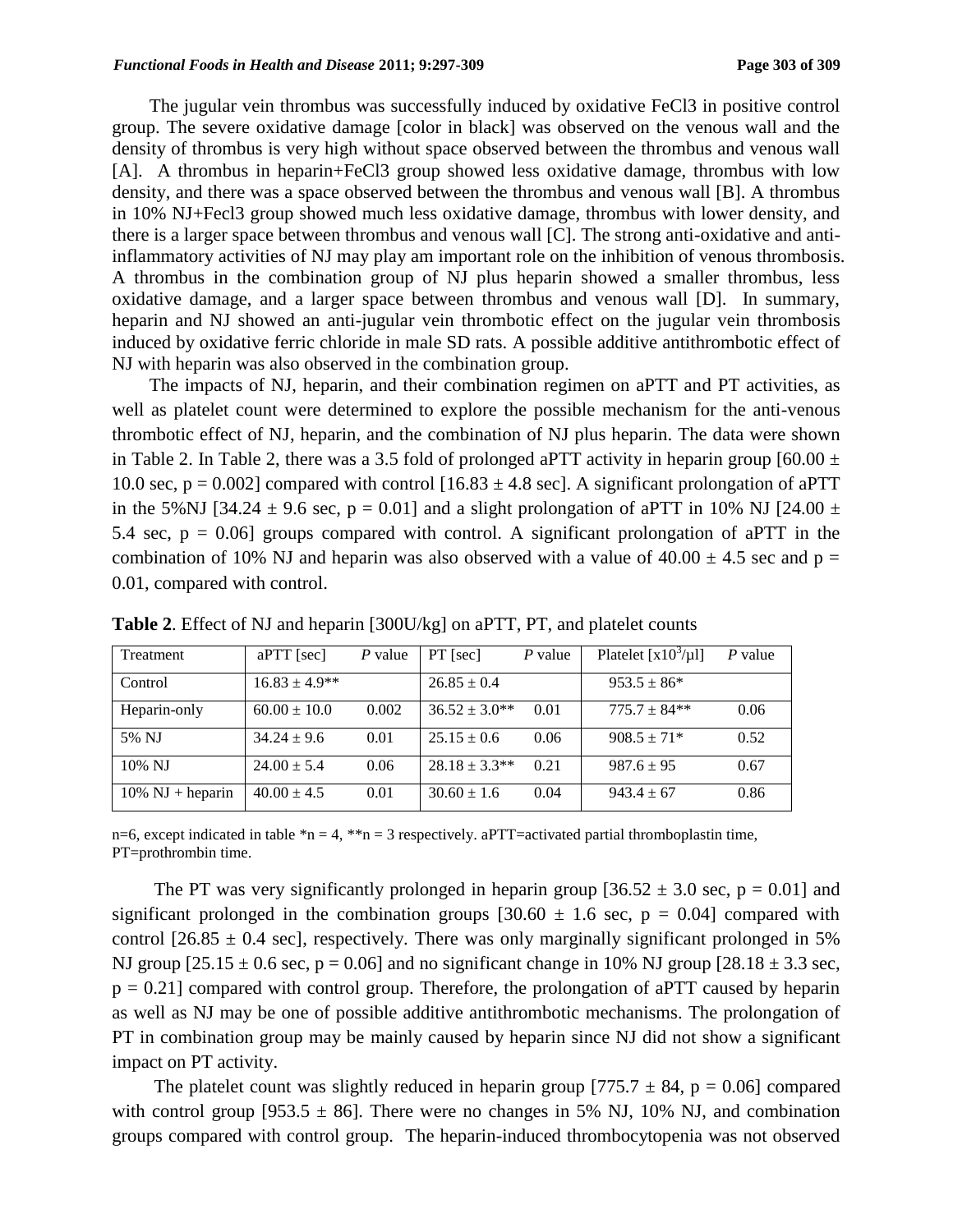in combination group. Thus, NJ may help with thrombocytopenia caused by heparin. This needs a further study to have a conclusive result.

#### **Discussion:**

Thrombosis is a complex process involving changes in the vascular wall, platelet activation, adhesion and aggregation, the initiation and propagation of the coagulation cascade [34]. The standard therapy, heparin, offers an effective prophylaxis and treatment of deep vein thrombosis, but is limited by its side effects of an unpredictable anticoagulant effect due to variable nonspecific binding to plasma proteins, bleeding, heparin-induced thrombocytopenia, and osteopenia [35-36]. In this preliminary study, NJ was demonstrated to be a potential cost-effective and nontoxic alternative for DVT prophylaxis and adjuvant therapy.

 The rat model described in the current study was designed for the study of the antithrombotic prophylactic effects of NJ, rather than treatment. The study indicates NJ at 10% concentration had an antithrombotic effect as shown with the significant reduction in thrombus weight. The combination group of NJ and heparin showed that 10% NJ+heparin had a possible additive antithrombotic effect in ferric chloride induced jugular vein thrombosis model. Although there was a significant elevation of aPTT activity in the NJ groups, but no significant change in PT, it suggests a possible mechanism through another intrinsic pathway such as platelet function [37]. The platelet count was slightly decreased only in heparin group and there were no significant change in 5% NJ, 10% NJ, as well as NJ plus heparin groups compared with control. NJ may provide more advantages over heparin because it is effective, natural, safe, and without thrombocytopenia [38]. A further study is definitely needed to examine the impacts of NJ on the platelet function such as platelet aggregation test as well as the impacts of NJ on the clotting factors.

 The strong anti-oxidative and anti-inflammatory bioactivities of NJ may be responsible for the anti-venous thrombotic effect of NJ since fecl3-induced venous thrombosis are involved the oxidative damage and inflammatory responses caused by local application of Fecl3 on jugular vein. Pretreatment with NJ in rats may reduce the thrombosis induced by Fecl3. More specifically, the iridoids and phenolic compounds such as scopoletin, quercetin, kaempferol, and rutin, etc. existed in the NJ may be the major reason for the anti-venous thrombotic activity of NJ [39-44].

 The latest data from our laboratory has demonstrated that NJ has a very strong anti-PE effect on collagen and epinephrine induced animal PE model. NJ also has a potentiating effect on the anti-platelet activity of aspirin using arachidonic acid, collagen, and ADP as inducers by using a Chrono-Log Platelet Aggregometer tests. NJ also has a potentiating anti-PE effect of aspirin on the animal PE model induced by collagen and epinephrine [45]. Thus, the current data generated in our laboratory strongly demonstrated that NJ may become an ideal, cost-effective, natural, and safe alternative on the prevention and treatment of VTE, DVT, and PE in humans. These data will be published in independent papers. We are very confident to predict that NJ may become a good natural blood thinner for the prevention and treatment of heart attack and ischemic stroke in humans.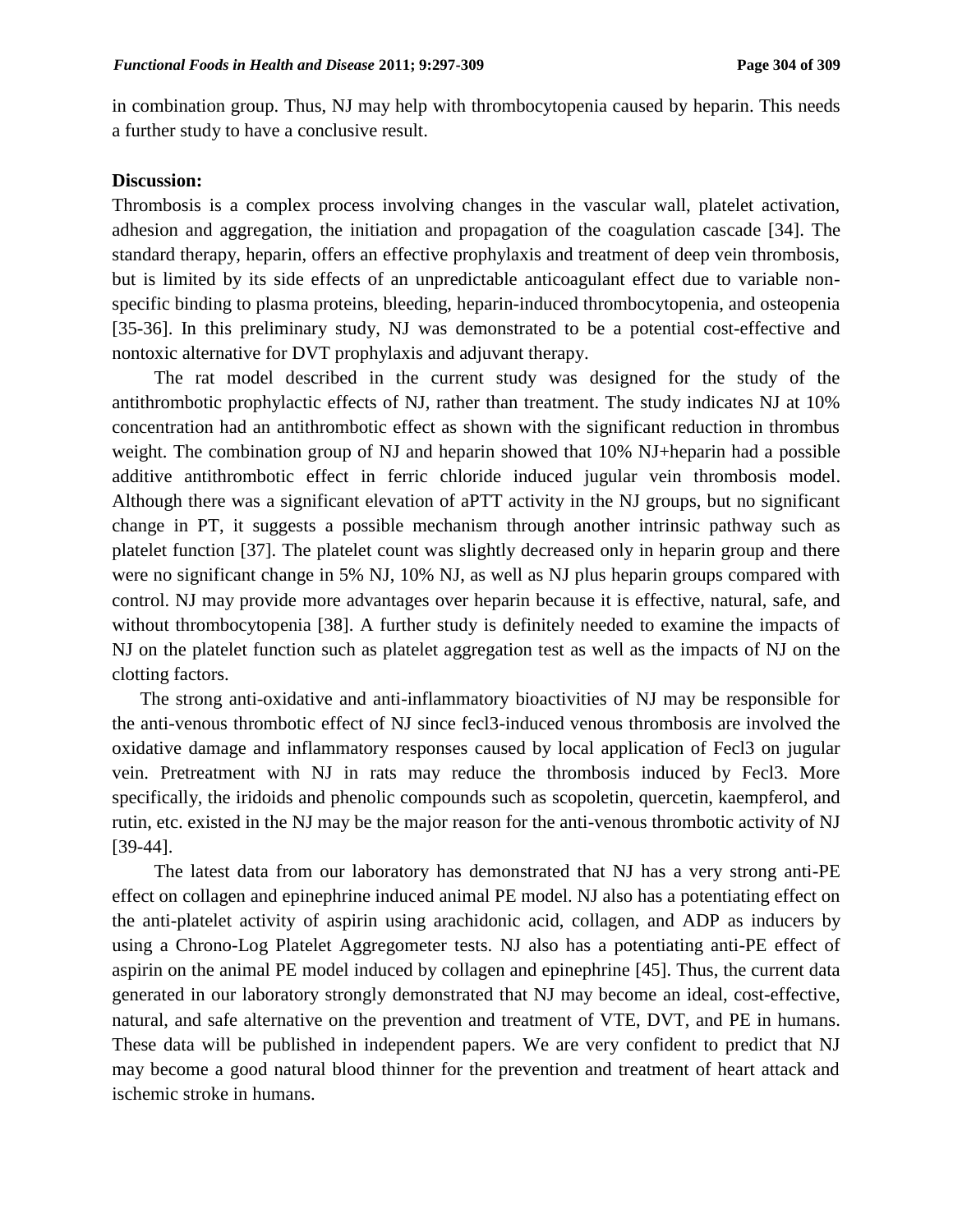### **Description of additional data files:**

We have recently investigated the impacts of NJ on the platelet aggregation and pulmonary embolism in ICR mice, the results indicated that NJ is a potent antiplatelet aggregation and antipulmonary embolism agent as well as it has an additive to synergistic effect on the anti-platelet and anti-pulmonary embolism activities with aspirin in ICR mice. Therefore, a warning should be given to patients who drink noni juice on the daily basis; their primary care physician should determine whether the amount of aspirin should be reduced.

### **Conclusion:**

NJ has a strong antithrombotic effect on ferric chloride-induced jugular vein thrombosis model in rodents. NJ may offer an effective prophylaxis to DVT through the antioxidant and antiinflammatory activities. Previous studies showed NJ is a dual anti-inflammatory analgesic agent that improves the symptoms and the QoL of Osteoarthritis patients through inhibiting Cox-1, Cox-2, and 5-LO, these bioactivities of NJ may also impact on the platelet function. A further study to explore the mechanism of the anti-thrombotic effect of NJ is definitely needed in near future. A further study is suggested to better evaluate its antithrombotic efficiency and mechanisms of action on venous thrombosis as well as artery thrombosis. NJ may become a costeffective antithrombotic dietary supplement if we could provide enough scientific evidence. This pilot study provides us a clue for the antithrombotic activity of NJ.

### **List of abbreviations used**

VTE=Venous thromboembolism; PE=pulmonary embolism; DVT=deep vein thromboembolism; TNJ=Tahitain Noni® juice; NJ=noni juice; SD = Sprague-Dawley; aPTT=activated partial thromboplastin time; PT=prothrombin time; 5-LO=5-lypoxygenase; Cox = cyclooxygenase; BRC=Biologic Resource Committee.

### **Competing interests:**

Dr. Wang ever received funding support from the Morinda Corporation for research related to Tahitian Noni. The others have no competing interests to report

### **Authors' contributions:**

Funmi Ayanbule: She won a financial support for this project from the James Scholar Program of University of Illinois College of Medicine at Rockford. She wrote a grant proposal and carried out this project under the guidance of Dr. Mian-Ying Wang and Dr. Lin Peng. Fummi was the major researcher for this project. She chose Dr.Wang as her mentor and supervisor. Goudong Li: Dr. Li has confirmed the data of this study in his laboratory in P. R. China. Lin Peng: Taught and trained Funmi Ayanbule and Jacob Nowicki on surgical and animal experimental skills used in this project. He was their teacher, trainer, and a supervisor for this study. Jacob Nowicki: Jacob was a student of environmental science of State College of Illnois in Normal, IL. He was a summer program student and research assistant in Dr. Wang's laboratory. He joined this study as a research assistant for James Scholar Research project. Gary Anderson: He did pathological examination of jugular thrombi removed from animals for this study. Mian-Ying Wang: She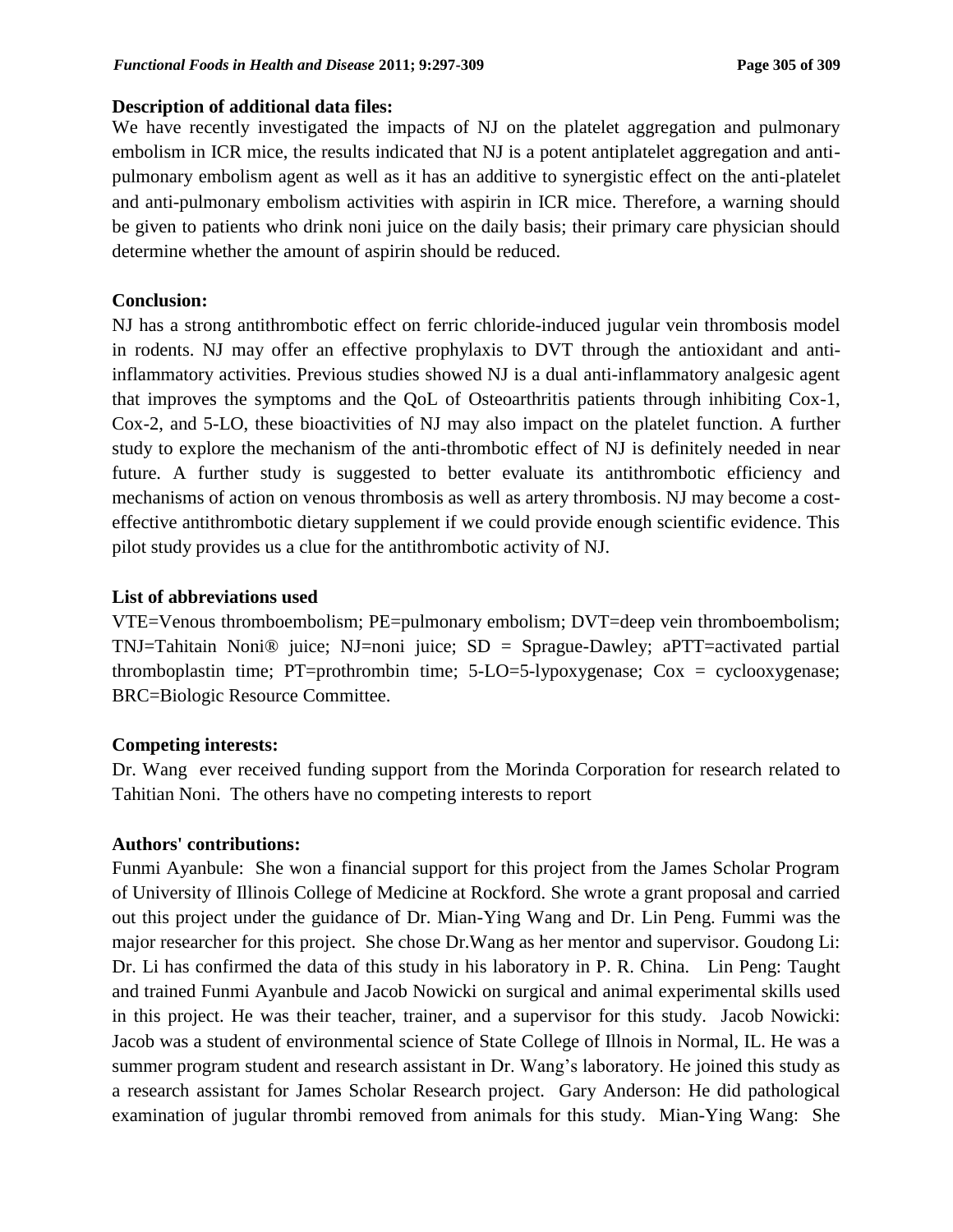was a principle investigator of *Morinda citrifolia* (noni) project in the Departemnt of Pathology, University of Illinois College of Medicine at Rockford. She was Funmi's mentor, and supervisor of this research project. She provided oversight and contributed fundamental conceptualization for the research and writing manuscript.

### **Acknowledgements and Funding:**

This study was supported by "James Scholar Program" of University of Illinois College of Medicine at Rockford, IL" to recognize and honor the top 2% outstanding medical students. Medical student, Funmi Ayanbule, won financial support for this study and completed this project under the guidance of Dr. Mian-Ying Wang and Dr. Lin Peng in Dr. Wang's Laboratory. We thank Dr. Richard Novak and Mrs. LaVerne Larson for their strong support, comments, and critical suggestions. We also thank Morinda Holding Inc for the donation of Tahitian Noni® juice and placebo. A special thanks to Mr. John Javaherian for his efforts on animal care.

### **References:**

- 1. Knight KK, Wong J, Hauch O, Wygant G, Aguilar D, Ofman JJ [2005] Economic and utilization outcomes associated with choice of treatment for venous thromboembolism in hospitalized patients. Value Health 8:191-200.
- 2. Lankeit M, Konstantinides S. Mortality risk assessment and the role of thrombolysis in pulmonary embolism. Clin Chest Med. 2010 Dec;31[4]:759-69.
- 3. Niranjan A, Agarwal N, Agarwal T, Agarwal M. Deep vein thrombosis: review and update. J Indian Med Assoc. 2010 Apr;108[4]:248-51.
- 4. Denson K, Morgan D, Cunningham R, Nigliazzo A, Brackett D, Lane M, et al. [2007] Incidence of venous thromboembolism in patients with traumatic brain injury. Am J Surg 193:380-384.
- 5. Hirsh J, Anand SS, Halperin JL, Fuster V [2001]. Mechanism of action and pharmacology of unfractionated heparin. Arterioscler Thromb Vasc Biol 21:1094-096.
- 6. Paliwal R, Paliwal SR, Agrawal GP, Vyas SP. Recent advances in search of oral heparin therapeutics. Med Res Rev. 2011 Feb 1. doi: 10.1002/med.202174.
- 7. Jaffer AK, Amin AN, Brotman DJ, Deitelzweig SB, McKean SC, Spyropoulos AC. Prevention of venous thromboembolism in the hospitalized medical patient. Cleve Clin J Med. 2008 Apr;75 Suppl 3:S7-16.
- 8. Tapson VF, Humbert M [2006]. Incidence and prevalence of chronic thromboembolic pulmonary hypertension: from acute to chronic pulmonary embolism. Proc Am Thorac Soc 3:564-567.
- 9. Morris TA. Heparin and low molecular weight heparin: background and pharmacology. Clin Chest Med. 2003 Mar;24[1]:39-47. Review.
- 10. Gómez-Outes A, Suárez-Gea ML, Lecumberri R, Rocha E, Pozo-Hernández C, Vargas-Castrillón E. New parenteral anticoagulants in development. Ther Adv Cardiovasc Dis. 2011 Feb;5[1]:33-59.
- 11. Butt A, Aronow WS, Chandy D. Heparin-induced thrombocytopenia and thrombosis. Compr Ther. 2010;36:23-7. Review.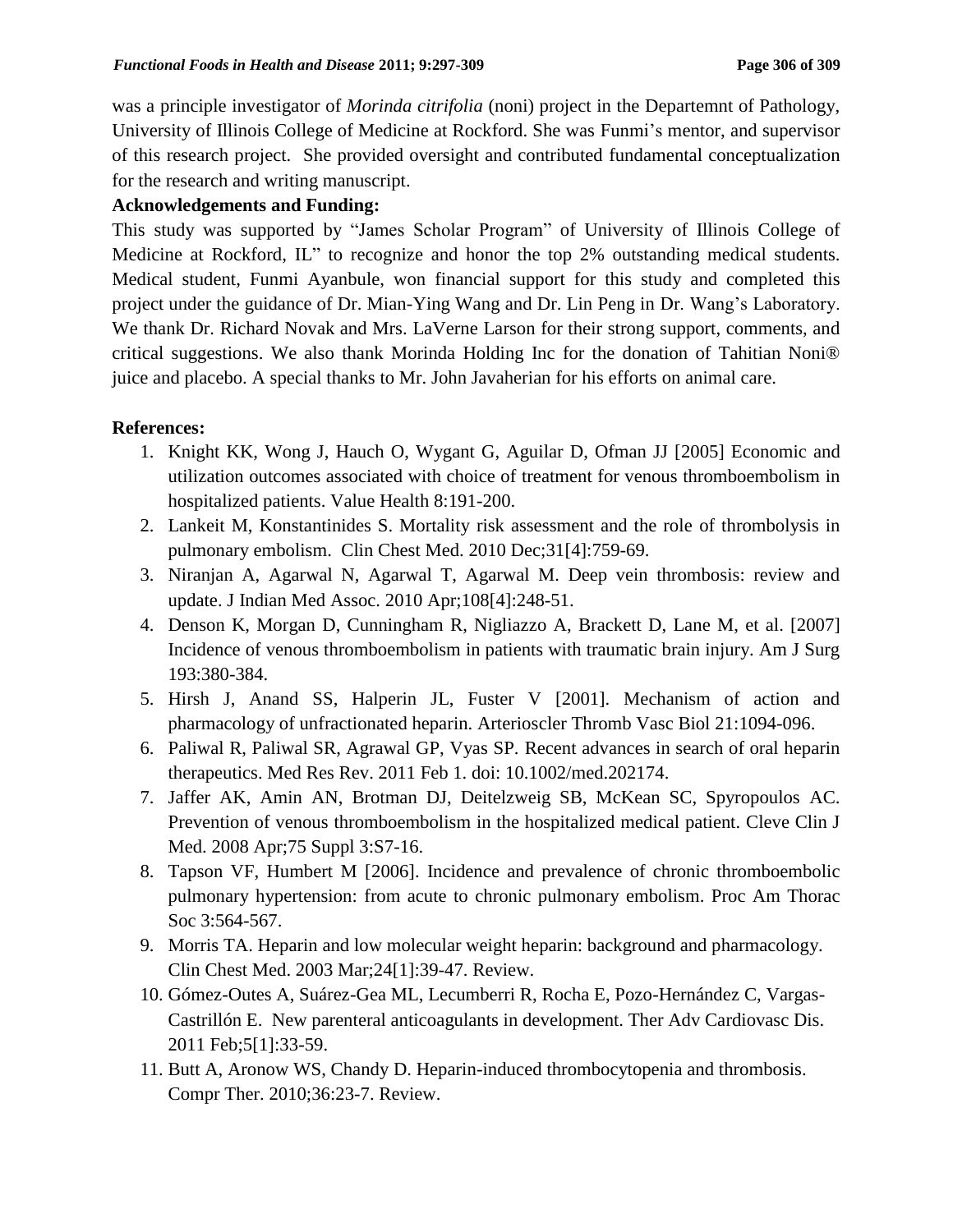- 12. Shiotani A, Kamada T, Manabe N, Imamura H, Haruma K. The risk factors for aspirin induced peptic ulcer. Nippon Rinsho. 2010 Nov;68[11]:2015-9. Review.
- 13. Gao R, Li X. Risk assessment and aspirin use in Asian and Western populations. Vasc Health Risk Manag. 2010 Oct 21;6:943-56. Review.
- 14. Markwardt F. Hirudin as alternative anticoagulant--a historical review. Semin Thromb Hemost. 2002 Oct;28[5]:405-14. Review.
- 15. Prisco D, Falciani M, Antonucci E, Gensini GF. Hirudins for prophylaxis and treatment of venous thromboembolism. Semin Thromb Hemost. 2001 Oct;27[5]:543-9. Review.
- 16. Neil Solomon: The Noni Phenomenon: Discover the powerful tropical healer that fights cancer, lowers high blood pressure and relieves chronic pain. Direct Source Publishing. ISBN 1-887988-87-7. 2000.
- 17. Potterat O, Hamburger M. Morinda citrifolia [Noni] fruit--phytochemistry, pharmacology, safety. Planta Med. 2007 Mar;73[3]:191-9.
- 18. Pawlus AD, Kinghorn DA. Review of the ethnobotany, chemistry, biological activity and safety of the botanical dietary supplement *Morinda citrifolia* [noni]. J Pharm Pharmacol. 2007 Dec;59[12]:1587-609. Review.
- 19. McClatchey W. [From Polynesian healers to health food stores: changing perspectives of](http://www.ncbi.nlm.nih.gov/pubmed/14664736)  *[Morinda citrifolia](http://www.ncbi.nlm.nih.gov/pubmed/14664736)* [Rubiaceae]. Integr Cancer Ther. 2002 Jun;1[2]:110-20; Review.
- 20. Wang MY, West BJ, Jensen CJ, Nowicki D, Su C, Palu AK, et al. [2002]. Morinda citrifolia [noni]: a literature review and recent advances in Noni research. Acta Pharmacol Sin 23:1127-1141.
- 21. Ayanbule F, Wang MY, Peng L, Nowicki J, Anderson G, Nowicki D. Antithrombotic effect of Morinda citrifolia [Noni] fruit juice on the Jugular Vein thrombosis induced by ferric chloride in male adult SD rats. Arterioscler. Thromb. Vasc. Biol. 2006; 26.
- 22. Wang MY, Su C. Cancer preventive effect of Morinda citrifolia [Noni]. Ann N Y Acad Sci. 2001 Dec;952:161-8.
- 23. Wang MY, Lutfiyya MN, Weidenbacher-Hoper V, Anderson G, Su CX, West BJ. Antioxidant activity of noni juice in heavy smokers. Chem Cent J. 2009 Oct 6;3:13.
- 24. Wang MY, Nowicki D, Anderson G, Jensen J, West B. Liver protective effects of Morinda citrifolia [Noni]. Plant Foods Hum Nutr. 2008 Jun;63[2]:59-63. Epub 2008 Mar 4.
- 25. Wang MY, Cheerva A, Su C, Jensen JC, Nowicki D, Anderson G, et al.[2002] Protective effect of Morinda citrifolia [Noni] on plasma SAR and LPO in current smokers. XI Biennial Meeting of the Society for Free Radical Research International; 2002 July 16- 20; Paris, France.
- 26. Muto J, Hosung L, Uwaya A, Isami F, Ohno M, Mikami T. Morinda citrifolia fruit reduces stress-induced impairment of cognitive function accompanied by vasculature improvement in mice. Physiol Behav. 2010 Sep 1;101(2):211-7.
- 27. Su C, Wang MY, Nowicki D, Jensen J, Anderson G [2001] A new selective COX-2 inhibitor: Morinda citrifolia [NONI]. Eicosanoids and other bioactive lipids in cancer, inflammation and related diseases. Poster presented at: 7th Annual Conference; 2001 Oct 14-17; Nashville, TN.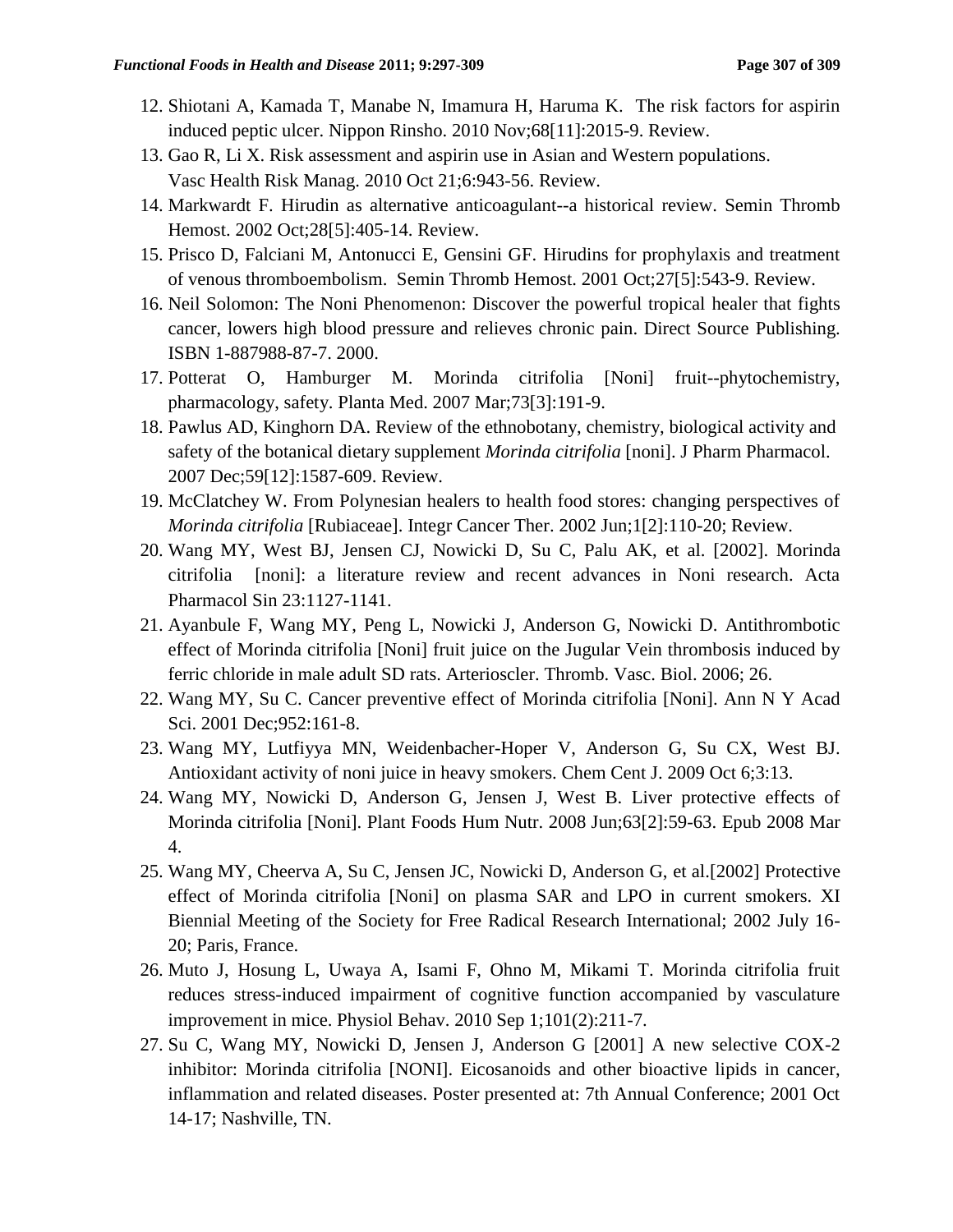- 28. Deng S, Palu K, West BJ, Su CX, Zhou BN, Jensen JC. Lipoxygenase inhibitory constituents of the fruits of noni [Morinda citrifolia] collected in Tahiti. J Nat Prod. 2007 May;70[5]:859-62.
- 29. Basar S, Uhlenhut K, Högger P, Schöne F, Westendorf J. Analgesic and antiinflammatory activity of Morinda citrifolia L. [Noni] fruit. Phytother Res. 2010 Jan;24[1]:38-42.
- 30. Day MS, Jennifer L. Reeve JL, Myers DD, Fay WP. Murine thrombosis models. Thromb Haemost 2004; 92: 486–94.
- 31. European Commission Health and Consumer Protection Directorate-general Directorate C - Scientific Opinions C2 - Management of scientific committees; scientific cooperation and networks. Scientific Committee on Food SCF/CS/NF/DOS/18 ADD 2 Final 11 December 2002.
- 32. Surin WR, Prakash P, Barthwal MK, Dikshit M. Optimization of ferric chloride induced thrombosis model in rats: effect of anti-platelet and anti-coagulant drugs. J Pharmacol Toxicol Methods. 2010 May-Jun;61[3]:287-91.
- 33. Parry BW. Laboratory evaluation of hemorrhagic coagulopathies in small animal practice. Vet Clin North Am Small Anim Pract. 1989 Jul;19[4]:729-42.
- 34. Kuntić V, Filipović I, Vujić Z. Effects of Rutin and Hesperidin and Their Al[III] and Cu[II] Complexes on in Vitro Plasma Coagulation Assays. Molecules. 2011 Feb 7;16[2]:1378-88.
- 35. Parakh R, Kakkar VV, Kakkar AK [2007]. Venous Thromboembolism [VTE]. Core Study Group. Management of venous thromboembolism. J Assoc Physicians India 55:49- 70.
- 36. Bewick V, Cheek L, Ball J. Statistics review 9: one-way analysis of variance. Crit Care. 2004 Apr;8[2]:130-6.
- 37. Bounameaux H, Perrier A, Righini M. Diagnosis of venous thromboembolism: an update. Vasc Med. 2010 Oct;15[5]:399-406. Review.
- 38. Mattioli AV [2006] Heparin-induced thrombocytopenia: implications for cardiologist. G Ital Cardiol [Rome] 7:675-683.
- 39. Castelli R, Cassinerio E, Cappellini MD, Porro F, Graziadei G, Fabris F. [Heparin](http://www.ncbi.nlm.nih.gov/pubmed/17896955)  [induced thrombocytopenia: pathogenetic, clinical, diagnostic and therapeutic aspects.](http://www.ncbi.nlm.nih.gov/pubmed/17896955) Cardiovasc Hematol Disord Drug Targets. 2007 Sep;7[3]:153-62. Review.
- 40. Pilsczek FH, Rifkin WD, Walerstein S [2005]. Overuse of prothrombin and partial thromboplastin coagulation tests in medical inpatients. Heart Lung 34:402-405.
- 41. Axelrod DA, Wakefield TW. Future directions in antithrombotic therapy: emphasis on venous thromboembolism. J Am Coll Surg. 2001 May;192[5]:641-51. Review.
- 42. Thani W, Vallisuta O, Siripong P, Ruangwises N. Anti-proliferative and antioxidative activities of Thai noni/Yor [Morinda citrifolia Linn.] leaf extract. Southeast Asian J Trop Med Public Health. 2010 Mar;41[2]:482-9.
- 43. Okusada K, Nakamoto K, Nishida M, Fujita-Hamabe W, Kamiya K, Mizushina Y, et al. The antinociceptive and anti-inflammatory action of the CHCl3-soluble phase and its